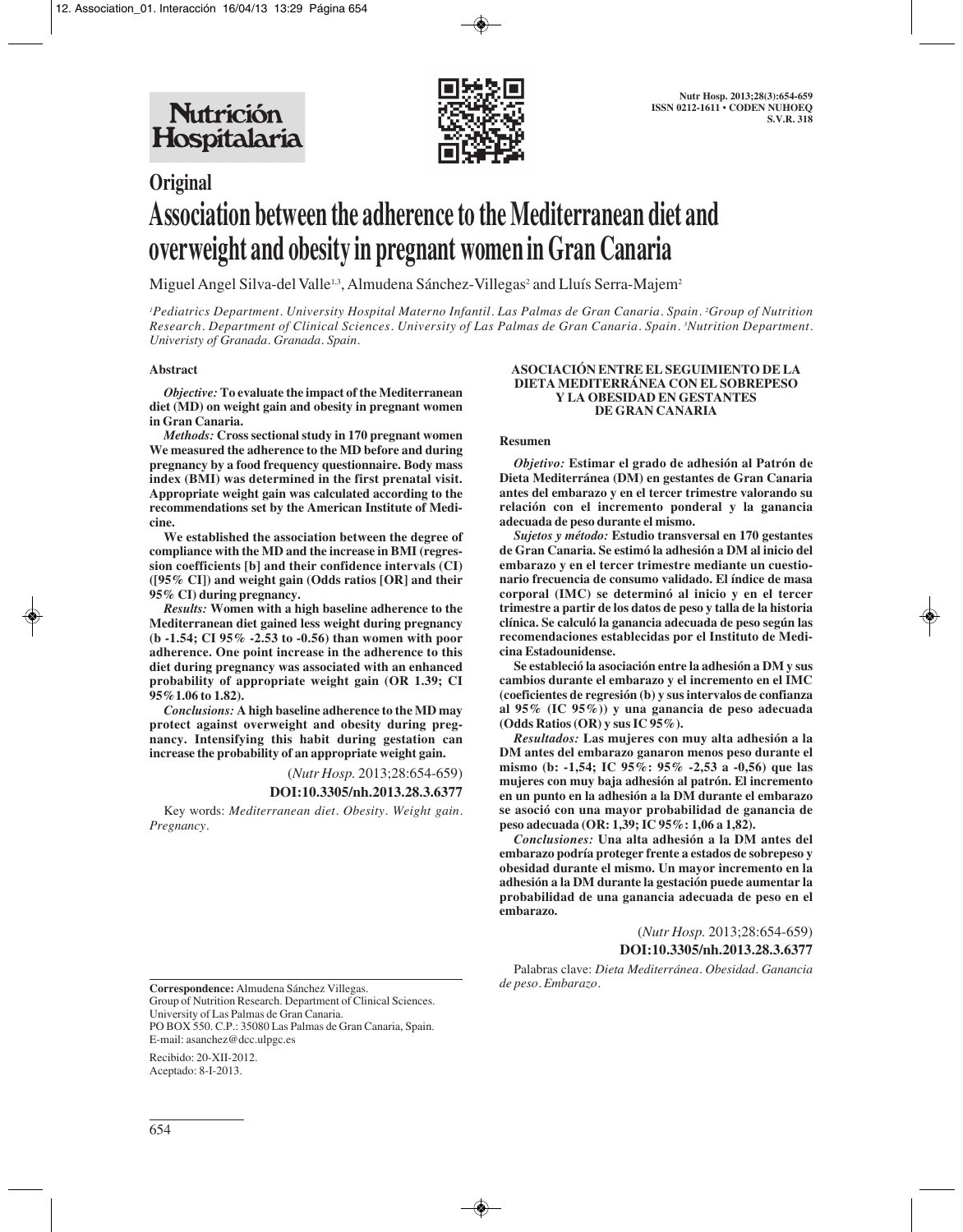## **Abbreviations**

MD: Mediterranean Diet. OR: Odds Ratios. BMI: Body Mass Index. CI: Confidence Interval. T: Tertil.

## **Introduction**

Obesity is a serious public health problem. It is considered a risk factor for the development of many chronic diseases such as hypertension, insulin resistance, diabetes, and hyperlipidemia. In addition, obesity is associated with an increased risk for mortality.1

The incidence of overweight and obesity in women at reproductive age has more than doubled in the past 30 years. In a recent review, Guelinckx et al. reported a prevalence of obesity in pregnant women from different countries ranging from 1.8 to 25.4%.<sup>2</sup> In a study carried out in the Canary Islands, Bautista-Castaño et al. reported values around 25% of overweight and 17.1% of obesity among pregnant women.<sup>3</sup>

The environmental characteristics transmitted to the fetus from the obese pregnant woman affects its development, resulting in an adapted transfer of nutrients (like glucose, fatty acids, amino acids), hormones (like insulin, leptin, and adiponectin), and possibly inflammatory markers through the placenta.4

Various epidemiological studies have demonstrated an association between pregestational obesity and birth defects.5,6,7 The most consistent findings include an increased incidence of neural tube defects (spina bifida,anencephaly, encephalocele) in obese compared to non-obese pregnant women.<sup>7</sup>

Other phenotypes related with maternal obesity, but with a lower incidence, comprise congenital heart defects, cleft palate, anorectal atresia, hydrocephalus, hypospadias (in primiparous as well as older women), and deficiencies in the extremities.<sup>8</sup>

Weight gain during pregnancy is a complex biological phenomenon that supports growth and development of the fetus. The latter is not only affected by changes in the maternal metabolism and physiology but also by the placental metabolism.

Observational studies have clearly demonstrated a reduced number of complications during pregnancy and childbirth in women with an appropriate weight gain.9,10

In general, diet quality during pregnancy tends to be lower in obese than in non-obese women. Much remains unknown about the contribution of this phenomenon to the mechanisms involved in the occurrence of related birth defects.<sup>11</sup> However, more effort should go into the prevention of unhealthy weight gain through diet. In a systematic review of evidence for the avoidance of overweight and obesity through the Mediterranean diet (MD), 13 out of 21 studies concluded that adherence to this dietary pattern contributes significantly to weight loss in the general population.<sup>12</sup>

However, little is known about the potential influence of this healthful diet on an appropriate weight gain during pregnancy.

Therefore, the main objective of this study was to evaluate a possible association between the adherence to the MD prior to and during pregnancy with the compliance of the recommendations of the Institute of Medicine of the U.S. for weight gain among women with singleton pregnancies.

## **Materials and methods**

## *Study sample*

This is a cross-sectional study, enrolling 170 white Spanish pregnant women between 16 and 44 years who gave birth at the University Hospital Materno Infantil of Gran Canaria between July and September 2010. Only women with singleton pregnancies with no history of arterial hypertension, heart disease, diabetes mellitus, high cholesterol, concominant use of folic acid supplements or viral infection were included in the analysis. We further excluded women who underwent high-risk pregnancies and those who gave birth to children with any pathology. The study was approved by the Ethics Committee of the University Hospital Materno Infantil of Gran Canaria, of which all pregnant women were informed and provided written informed consent. All subject data were coded to maintain confidentiality.

## *Exposure assessment*

Baseline adherence to the MD referred to prior and during pregnancy was assessed by means of a reminder using a validated,<sup>13</sup> self-administered food frecuency questionnaire including 14 items. It was completed at two time points (first prenatal visit and early postpartum period).

The 14-item screener is described in the Appendix.

The maximum possible score was 14 points. In addition to the considered quantitative aspects of dietary habits, initial compliance with the MD was categorized into tertiles (T): low levels of adherence (0-6 points), moderate adherence (7-9 points), and high levels of adherence (10-14 points). A change in the category of dietary compliance was calculated as the difference between the adherence score in the third trimester and the one prior to pregnancy. Furthermore, this change was assigned to one of three categories: decrease (change  $\lt$  0), maintenance  $(change = 0)$ , and increase  $(change > 0)$  in adherence to the MD during pregnancy.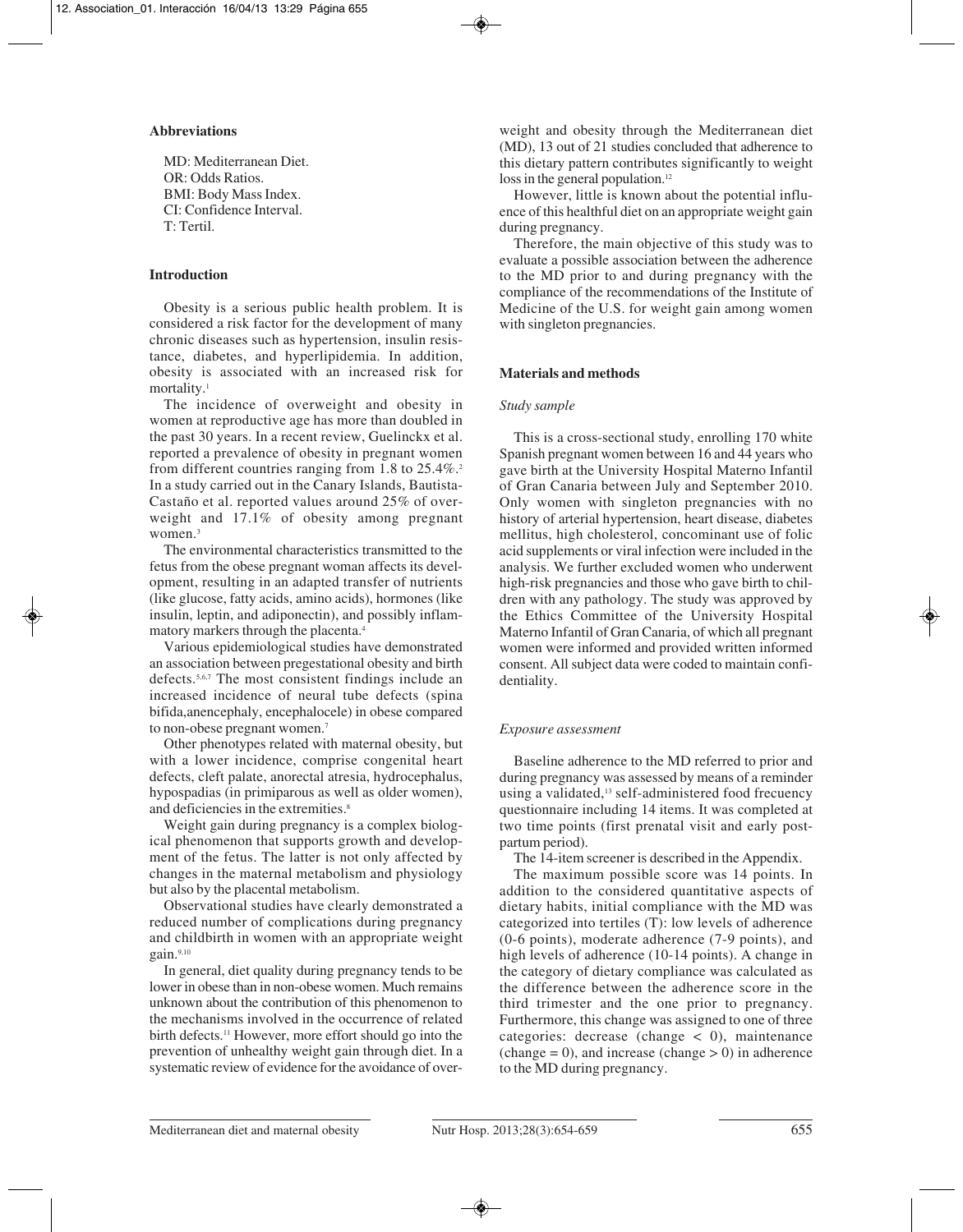| <b>Appendix</b><br>The 14-point mediterranean diet adherence screener                                                                                              |                             |  |  |
|--------------------------------------------------------------------------------------------------------------------------------------------------------------------|-----------------------------|--|--|
| Food consumption frequency/Food intake habits                                                                                                                      | 1 point                     |  |  |
| 1. Do you use olive oil as the principal source of fat for cooking?                                                                                                | Yes                         |  |  |
| 2. How many *tablespoons of olive oil do you consume per day (including that used in frying, salads,<br>meals eaten away from home, etc.)?                         | $\geq$ 4 Tbsp               |  |  |
| 3. How many servings of vegetables do you consume per day? Count garnish and side servings as 1/2 point;<br>a full serving is 200 g.                               | $\geq$ 2                    |  |  |
| 4. How many pieces of fruit (including fresh-squeezed juice) do you consume per day? $\geq 3$                                                                      |                             |  |  |
| 5. How many servings of red meat, hamburger, or sausages do you consume per day? A full serving is 100-150 g.                                                      | < 1                         |  |  |
| 6. How many servings $(12 g)$ of butter, margarine, or cream do you consume per day?                                                                               | $\lt 1$                     |  |  |
| 7. How many carbonated and/or sugar-sweetened beverages do you consume per day?                                                                                    | <1                          |  |  |
| 8. How many servings (150 g) of pulses do you consume per week?                                                                                                    | $\geq 3$                    |  |  |
| 9. How many servings of fish/seafood do you consume per week? (100-150 g of fish, 4-5 pieces or 200 g of seafood)                                                  | $\geq 3$                    |  |  |
| 10. How many times do you consume commercial (not homemade) pastry such as cookies or cake per week?                                                               | $\lt 2$                     |  |  |
| 11. How many times do you consume nuts per week? (1 serving = $30 g$ )                                                                                             | $\geq 3$                    |  |  |
| 12. Do you prefer to eat chicken, turkey or rabbit instead of beef, pork, hamburgers, or sausages?                                                                 | Yes                         |  |  |
| 13. How many times per week do you consume boiled vegetables, pasta, rice, or other dishes with a sauce of<br>tomato, garlic, onion, or leeks sauted in olive oil? | $\geq$ 2                    |  |  |
| 14. Do you drink wine? How much do you consume per week?                                                                                                           | $\geq$ 7 cups <sup>**</sup> |  |  |

Criterium to score 1 point. Otherwise, 0 recorded.

 $*1$  Tablespoon = 13,5 g.

 $*$ 1 Cup = 100 ml.

#### *Outcome assessment*

Initially mothers reported pre-pregnancy weight and height at their first prenatal visit. Body mass index (BMI) was calculated as weight in kilograms divided by height in meters squared and rounded to 1 decimal place. Women were classified as low weigh (BMI < 18.5 kg/m2 ), normal weight (BMI 18.5-24.9 kg/m2 ), overweight (BMI 25.0-29.9 kg/m<sup>2</sup>) and obese (BMI ≥ 30 kg/m2 ). Then, we used prenatal medical records to obtain pregnancy weights, and calculated total gestational weight gain as the difference between the last clinically recorded weight before delivery and selfreported pre-pregnancy weight.The references established by the American Institute of Medicine were applied to determine appropriate weight gain during pregnancy. This reference guide considers weight gain during pregnancy to be conditioned by the BMI before pregnancy.

Thus, women with prepregnancy  $BMI < 18.5 \text{ kg/m}^2$ should increase their weight from 12.5 to 18.0 kg (28- 40 lbs); women with a BMI of 18.5 to 24.9 kg/m<sup>2</sup> should gain between 11.5 -16.0 kg (25-35 lbs); women with a BMI of 25.0 to 29.9 kg/m<sup>2</sup> at the most should raise their weight from 7.0 to 11.5 kg (15-25 lbs), and finally women with a BMI  $\geq$  30 kg/m<sup>2</sup> should gain 5-9  $kg (11-20$  lbs).<sup>14</sup>

Additional information about variables like age, educational level, and zip code was provided together with the study material. The variable age was categorized into the following groups: 16-20 years (y); 21-25 y; 26-30 y and ≥ 31 y.

Education levels were assigned to three groups: lower, intermediate and higher.

#### *Statistical analysis*

To assess the association between the adherence to the MD prior to pregnancy (T), the change during follow-up (no change, decrease, increase), and changes in the BMI over that period, age-adjusted regression coefficients (b) and their CI 95% were calculated though generalized linear models. To ascertain the relationship between the level of pre-pregnancy adherence to the Md, its changes during pregnancy, and the probability of undergoing appropiate, extremely low, or excessively high weight gain, logistic regression models were applied.

The poorest level of adherence prior to pregnancy (T1) or a stable level of adherence to the MD for the duration of pregnancy was considered as the reference category.

All analyses were repeated considering exposure to the MD before and its changes during pregnancy as quantitative variables. The statistical software package SPSS 19 (SPSS Inc., Chicago, IL) was used for all data analyses.

## **Results**

Table I shows the basic demographic characteristics of the sample. Older mothers exhibited higher levels of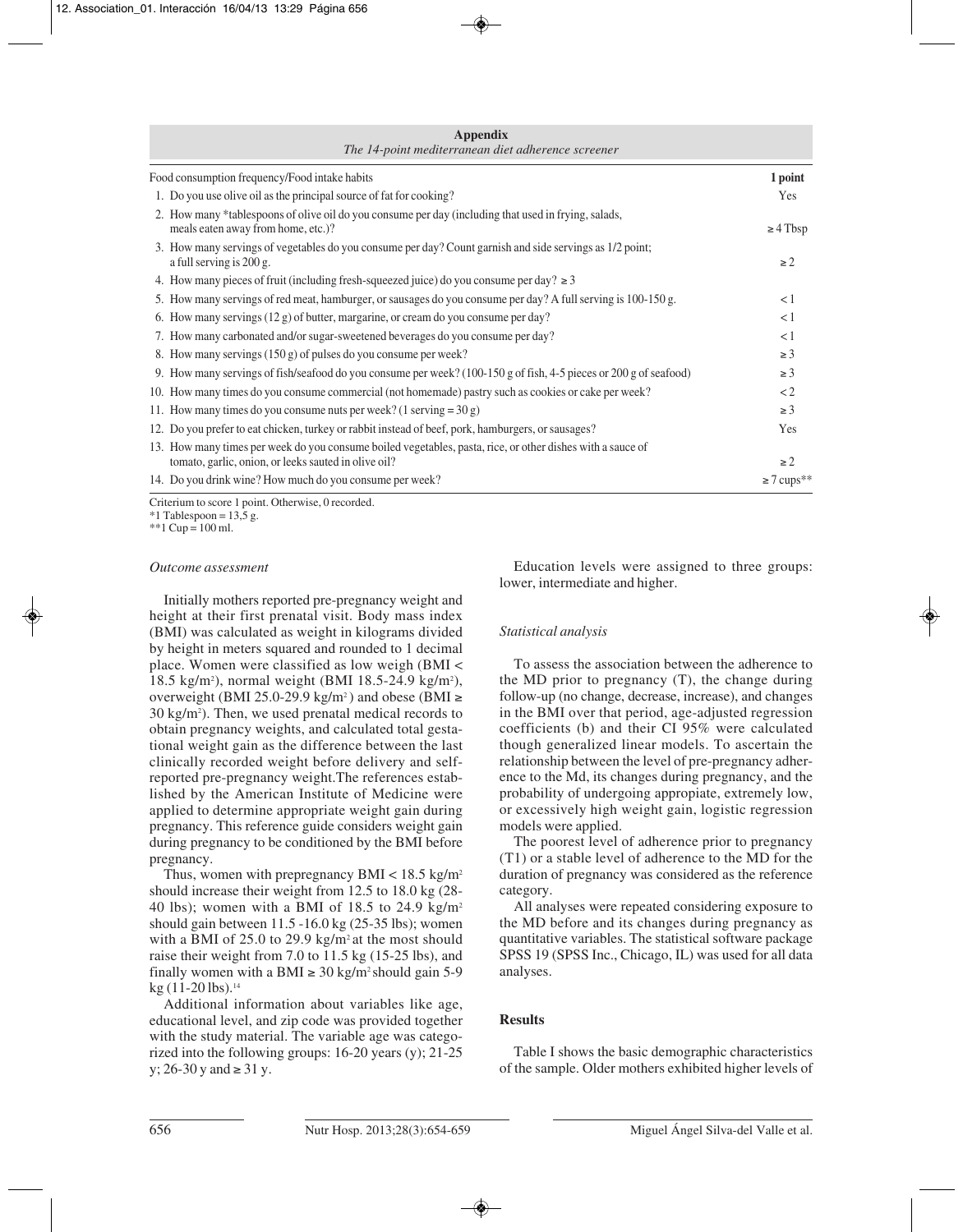| Sample characteristics according to adherence to the<br>Mediterranean diet prior to pregnancy |                       |                       |                                    |
|-----------------------------------------------------------------------------------------------|-----------------------|-----------------------|------------------------------------|
| Characteristic                                                                                | $T1(0-6)$<br>$N = 46$ | $T2(7-9)$<br>$N = 71$ | T <sub>3</sub> (10-14)<br>$N = 47$ |
| Age groups                                                                                    |                       |                       |                                    |
| $16-20(y)$                                                                                    | 4.5                   | 2.9                   | 4.3                                |
| $21-25(y)$                                                                                    | 31.8                  | 14.3                  | 8.7                                |
| $26-30(y)$                                                                                    | 43.2                  | 28.6                  | 39.1                               |
| >31(y)                                                                                        | 20.5                  | 54.3                  | 47.8                               |
| Educational level $(\%)$                                                                      |                       |                       |                                    |
| Lower                                                                                         | 54.5                  | 37.0                  | 26.3                               |
| Intermediate                                                                                  | 27.3                  | 29.6                  | 31.6                               |
| Higher                                                                                        | 18.2                  | 33.3                  | 42.1                               |
| BMI prior to pregnancy (mean. SD)                                                             | 25.1(4.5)             | 24.6(4.6)             | 24.3(4.7)                          |
| BMI after pregnancy (mean. SD)                                                                | 30.6(4.3)             | 28.2(4.3)             | 28.2 (4.3)                         |
| MD prior to pregnancy (mean. SD)                                                              | 5.2(1.2)              | 7.9(0.9)              | 10.9(0.9)                          |
| MD during pregnancy (mean. SD)                                                                | 7.3(2.4)              | 8.7(1.5)              | 11.2(1.1)                          |

**Table I**

compliance with the Mediterranean dietary pattern than the younger ones. 54.3% and 47.8% of women in T2 and 3, respectively were older than 31 years, while this percentage was 20.5 for poor levels of dietary adherence before pregnancy.

The degree of dietary adherence prior to pregnancy rose with educational level. Among women with modest adherence (first T), 54.5% had lower education and only 18.2% held a higher education. Conversely, 42.1% of the women with a strong adherence (T3) to the MD had experienced higher education.

Poor compliance with the MD before pregnancy resulted in a slightly higher BMI than a strong one. This difference increased with advancing pregnancy.

The results in table II suggest an inverse relationship between the degree of compliance with the Mediterranean dietary pattern prior to and a change in the BMI during pregnancy.

Women complying strongly to the MD prior to pregnancy (T3) experienced a lower mean BMI increase

| <b>Table II</b><br>Association* between the adherence to the<br>Mediterranean diet prior to pregnancy and changes<br>in body mass index throughout pregnancy |            |                                       |                                         |                                        |
|--------------------------------------------------------------------------------------------------------------------------------------------------------------|------------|---------------------------------------|-----------------------------------------|----------------------------------------|
|                                                                                                                                                              |            | <b>Tertiles</b><br>$\mathfrak{D}$     | $\overline{3}$                          | MD prior to<br>pregnancy<br>(1 point)  |
| Change in BMI                                                                                                                                                | $0$ (ref.) | $-0.9$<br>$(-1.82 \text{ to } -0.03)$ | $-1.54$<br>$(-2.53 \text{ to } -0.56)$  | $-0.22$<br>$(-0.38 \text{ to } -0.06)$ |
| Change in BMI $(\%)$                                                                                                                                         | $0$ (ref.) | $-3.08$<br>$(-7.17 \text{ to } 1.02)$ | $-5.58$<br>$(-10.07 \text{ to } -1.08)$ | $-0.76$<br>$(-1.50 \text{ to } -0.03)$ |

\*Age-adjusted.regression coefficients and CI 95%.

Change in BMI = BMI in third trimester-BMI prior to pregnancy.

Change in BMI (%) = (BMI in third trimester-BMI prior to pregnancy)/BMI prior to pregnancy.

than those with poor dietary adherence  $(T1)$  (b = -1.54). Moreover, this difference was statistically significant (95% CI -2.53 to -0.56).

Each additional point of initial adherence to the Mediterranean diet resulted in a comparatively smaller increase (about 22 points less) in BMI. We obtained identical results when taking into account the BMI at the first prenatal visit.

The data in table III confirm the association between changes in compliance with the MD during pregnancy and changes in BMI. We did not find any statistically significant correlation between these variables.

Table IV shows the association between adherence to the MD and an appropriate weight gain throughout pregnancy. Although every one-point increase in the level of adherence to this diet prior to pregnancy was associated with an augmented risk of extremely low weight gain during pregnancy (OR 1.38, 95% CI 0.07- 1.79), the rise of one point of the dietary compliance status during pregnancy resulted in a greater likelihood of appropriate weight gain (OR 1.39, 95% CI 1.06- 1.82).

The additional adjustment for educational level did not alter any of the obtained associations.

#### **Discussion**

In this study, we observed a high prevalence of overweight in pregnant women. In fact, 37% of the participating women were overweight (22.8% overweight and 14.8% obese) on starting their pregnancy. This result confirms data reported by Bautista-Castaño et al.3

Although a change in compliance with the Mediterranean dietary pattern during pregnancy was not associated with a significant change in BMI, women with a strong adherence prior to pregnancy had a minor increase in BMI all the way through pregnancy than those with poor adherence, regardless of their weight before getting pregnant. Furthermore, we detected an association between enhanced compliance with the MD during pregnancy and reduced weight gain.

Observational studies<sup>9,10</sup> have consistently shown that complications during pregnancy and childbirth occur less frequently in women who gain weight appropriately, according to the recommendations of the American Institute of Medicine.<sup>15</sup>

Thus, it is important to emphasize maternal nutrition at conception influences the metabolic response to pregnancy and fetal growth and development.16

Although prenatal multiple micronutrients can improve fetal growth, their benefit on postnatal health remains uncertain.17 Fetal anomalies as well as deviations in fetal growth rates are more common among obese compared with normal-weight women, suggesting that maternal adiposity affects development during both the embryonic period as well as later in gestation. The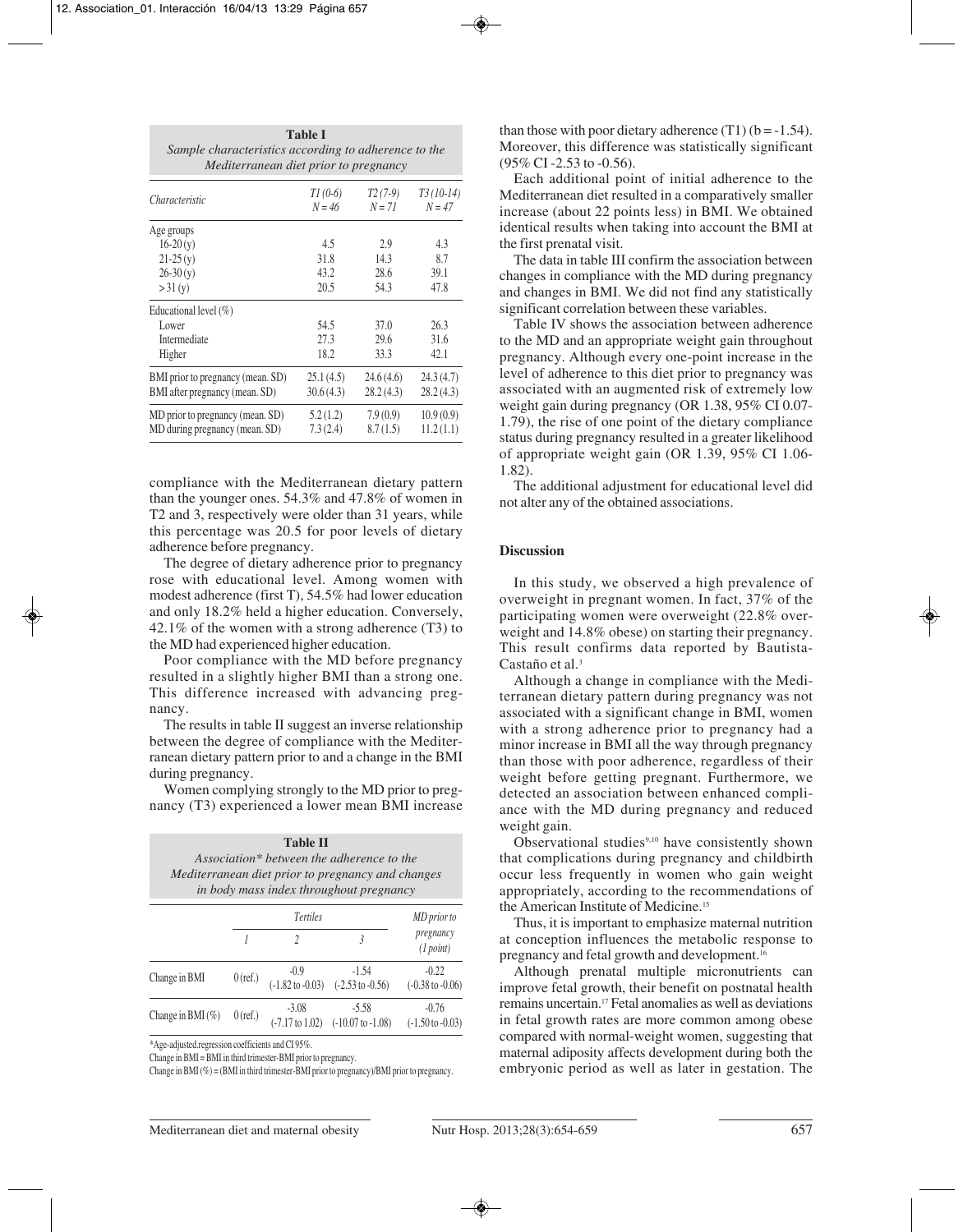**Table III**

*Association\* between changes in the adherence to the Mediterranean diet and body mass index during pregnancy*

|                       |            | Change in MD                       |                                    |                                    |                                       |
|-----------------------|------------|------------------------------------|------------------------------------|------------------------------------|---------------------------------------|
|                       | No change  | Increase                           | Decrease                           | <i>l</i> point                     | (%)                                   |
| Change in BMI         | $0$ (ref.) | 0.35<br>$(-0.42 \text{ to } 1.12)$ | 0.08<br>$(-1.40 \text{ to } 1.56)$ | 0.09<br>$(-0.15 \text{ to } 0.32)$ | 0.005<br>$(-0.006 \text{ to } 0.016)$ |
| Change in BMI $(\% )$ | $0$ (ref.) | 1.65<br>$(-1.81 \text{ to } 5.12)$ | 0.71<br>$(-5.97 \text{ to } 7.39)$ | 0.25<br>$(-0.82 \text{ to } 1.30)$ | 0.010<br>$(-0.038 \text{ to } 0.058)$ |

\*Age-adjusted.regression coefficients and CI 95%.

Change in BMI = BMI in third trimestre-BMI prior to pregnancy

Change in BMI (%) = (BMI in third trimestre-BMI prior to pregnancy)/BMI prior to pregnancy.

| <b>Table IV</b> |                                                                                                    |  |
|-----------------|----------------------------------------------------------------------------------------------------|--|
|                 | Association* between the adherence to the Mediterranean diet prior to and changes during pregnancy |  |
|                 | and appropiate gestational weight gain                                                             |  |

|                           | Weight gain       |                      |                    |  |
|---------------------------|-------------------|----------------------|--------------------|--|
|                           | Appropriate       | <i>Extremely low</i> | Excessively high   |  |
| MD prior to pregnancy     |                   |                      |                    |  |
| T1                        | $1$ (ref.)        | $1$ (ref.)           | $1$ (ref.)         |  |
| T <sub>2</sub>            | $1.01(0.38-2.74)$ | $4.16(0.84-20.66)$   | $0.50(0.17-1.48)$  |  |
| T <sub>3</sub>            | $0.59(0.19-1.82)$ | $10.35(1.80-59.54)$  | $0.82(0.23-2.92)$  |  |
| $MD$ prior $(1$ point)    | $0.91(0.76-1.09)$ | $1.38(1.07-1.79)$    | $0.98(0.80-1.20)$  |  |
| Change in MD              |                   |                      |                    |  |
| No change (change $= 0$ ) | $1$ (ref.)        | $1$ (ref.)           | $1$ (ref.)         |  |
| Increase (change $> 0$ )  | $1.52(0.66-3.46)$ | $0.62(0.23-1.68)$    | $0.66(0.25-1.73)$  |  |
| Decrease (change $<$ 0)   | $0.30(0.03-2.65)$ | $1.08(0.08-14.11)$   | $4.23(0.45-40.29)$ |  |
| Change in MD (1 point)    | $1.39(1.06-1.82)$ | $0.70(0.48-1.02)$    | $0.74(0.55-1.00)$  |  |

\*Age-adjusted odds ratios and CI 95%.

intrauterine effects on fetal growth and development may also affect postnatal development of the child, particularly if fetal growth rates are abnormal. Largefor-gestational age infants are at increased risk for childhood obesity, which can lead to insulin resistance, diabetes, and hypertension later in life.10

Despite influence of diet on the incidence of a large number of diseases including obesity is well known, there is a lack of dietary advice in order to prevent obesity in pregnancy.4

Impact of different food groups on obesity has been established. Moreover, the concept of nutrition as a multidimensional exposure has emerged only recently.

The study of dietary patterns, among them the MD, has come out as an alternative tool to examine the relationship between food and chronic diseases. Epidemiological evidence of the links between compliance with the MD and overweight and obesity is limited, even for the general population that differs substantially from the profile of our sample. According to our knowledge, none of these studies refer to gestation.

There are various physiological mechanisms that might explain a potentially protective effect of the components of the MD against weight gain. The low

amount of energy, low glycemic load, high water content, and the prevalence of plant foods, rich in fiber, may be determinant. As a consequence, increased satiety may occur, gastric juice volume decreased, and the release of cholecystokinin augmented. This would lead to a reduced sensation of hunger and therefore could serve as a prevention factor against excessive intake.<sup>18</sup>

The present study has some limitations. The applied questionnaire did not collect information on physical activity. Given that women with better dietary habits usually care about a more healthful lifestyle, part of the effect resulting from compliance with the Mediterranean dietary pattern on appropriate gestational weight gain could be explained by a higher level of physical activity.

The academic level may be considered as an indicator of a healthy lifestyle and increased physical activity. However, adjustment of our results by educational category did not change the obtained associations. So, we do not think that the amount of physical activity of the pregnant women in our sample has biased our estimates.

Furthermore, to assess the normal diet of the pregnant study participants, we used a short questionnaire